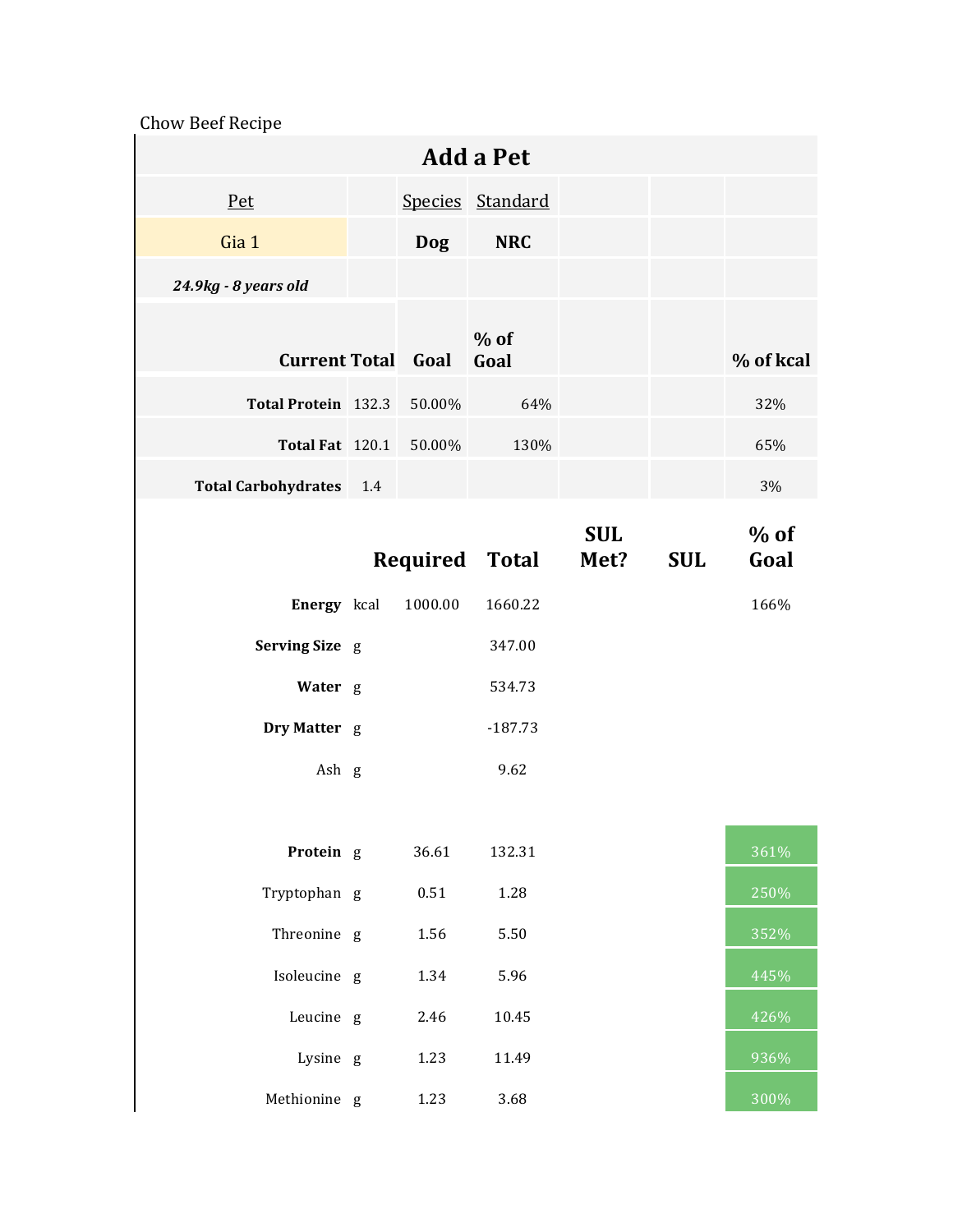| Cystine g                      |       | 1.45     |        |      |
|--------------------------------|-------|----------|--------|------|
| Methionine and Cystine g       | 2.34  | 5.129    |        | 219% |
| Phenylalanine g                | 1.67  | 5.13     |        | 306% |
| Tyrosine g                     |       | 4.31     |        |      |
| Phenylalanine and Tyrosine g   | 2.68  | 9.435    |        | 352% |
| Valine g                       | 1.79  | 6.65     |        | 372% |
| Arginine g                     | 1.55  | 7.90     |        | 509% |
| Histidine g                    | 0.69  | 3.92     |        | 567% |
| Alanine g                      |       | 7.85     |        |      |
| Aspartic acid g                |       | 12.73    |        |      |
| Glutamic acid g                |       | 19.17    |        |      |
| Glycine g                      |       | 6.85     |        |      |
| Proline g                      |       | 5.15     |        |      |
| Serine g                       |       | 5.23     |        |      |
| Hydroxyproline g               |       | 0.56     |        |      |
| Taurine mg                     |       | 0.00     |        |      |
|                                |       |          |        |      |
| Total lipid (fat) g            | 20.09 | 120.14   | 120.56 | 598% |
| Fatty acids, total saturated g |       | 45.08    |        |      |
| $4:00$ g                       |       | 0.00     |        |      |
| 6:00 g                         |       | $0.00\,$ |        |      |
| 8:00 g                         |       | 0.00     |        |      |
| 10:00 g                        |       | 0.00     |        |      |
| 12:00 g                        |       | 0.00     |        |      |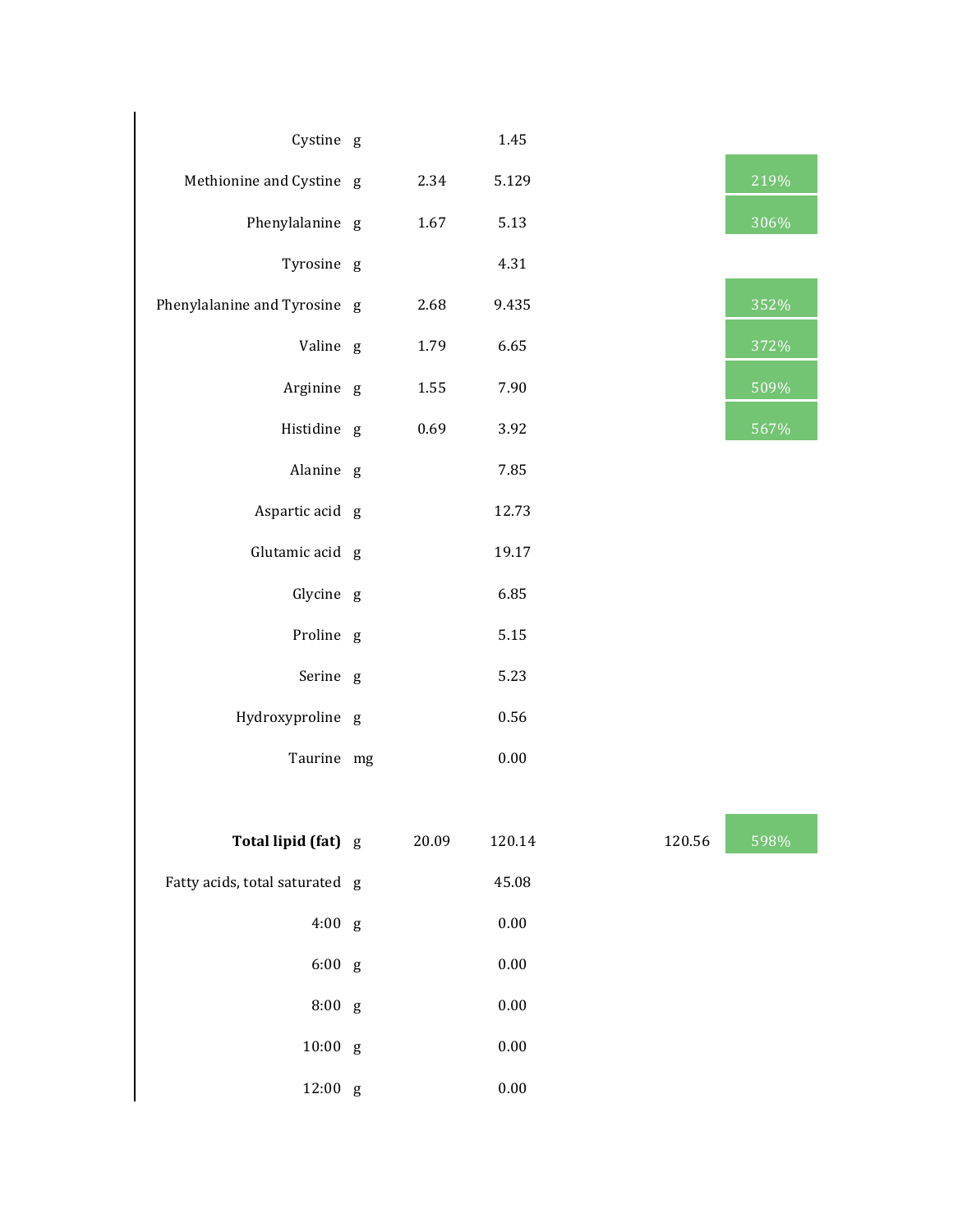| 14:00                                 | g | 0.00  |
|---------------------------------------|---|-------|
| 15:00                                 | g | 0.00  |
| 16:00                                 | g | 0.00  |
| 17:00                                 | g | 0.00  |
| 18:00                                 | g | 0.00  |
| 20:00                                 | g | 0.00  |
| 22:00                                 | g | 0.00  |
| 24:00:00                              | g | 0.00  |
| Fatty acids, total<br>monounsaturated | g | 52.75 |
| 14:01                                 | g | 0.00  |
| 15:01                                 | g | 0.00  |
| 16:1 undifferentiated                 | g | 3.93  |
| 16:1c                                 | g | 0.00  |
| 16:1 t                                | g | 0.00  |
| 17:01                                 | g | 0.00  |
| 18:1 undifferentiated                 | g | 45.06 |
| 18:1c                                 | g | 0.00  |
| 18:1t                                 | g | 3.64  |
| 20:01                                 | g | 0.00  |
| 22:1 undifferentiated                 | g | 0.00  |
| 22:1c                                 | g | 0.00  |
| 22:1t                                 | g | 0.00  |
| 24:1 c<br>Fatty acids, total          | g | 0.00  |
| polyunsaturated                       | g | 9.16  |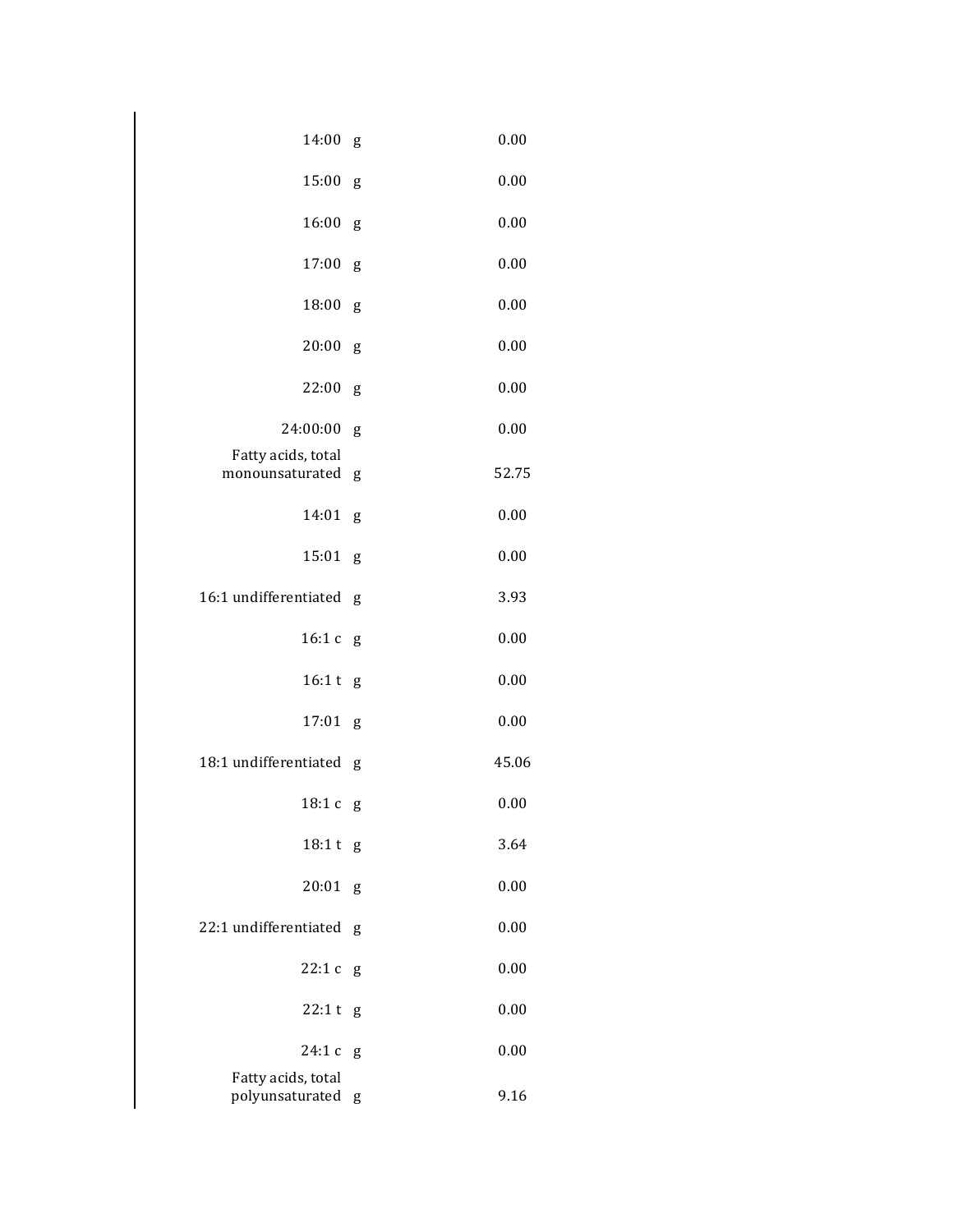| 18:2 undifferentiated g                  |          | 7.12     |       |      |
|------------------------------------------|----------|----------|-------|------|
| 18:2 n-6 c,c g                           | 4.02     | 0.07     |       |      |
| Linoleic acid * g                        | 4.02     | 7.12     | 23.44 | 177% |
| 18:2 CLAs g                              |          | 0.00     |       |      |
| 18:2 t not further defined g             |          | 0.00     |       |      |
| 18:3 undifferentiated g                  |          | 0.75     |       |      |
| 18:3 n-3 c,c,c (ALA) g                   | 0.16     | 0.13     |       |      |
| 18:3 n-6 c,c,c g                         |          | 0.04     |       |      |
| Alpha-Linolenic Acid * g                 | 0.16     | 0.71     |       | 452% |
| 18:04 g                                  |          | 0.00     |       |      |
| 20:2 n-6 c,c g                           |          | 0.00     |       |      |
| 20:3 undifferentiated g                  |          | 0.00     |       |      |
| $20:3 n-3 g$                             |          | 0.00     |       |      |
| $20:3 n-6 g$                             |          | 0.00     |       |      |
| 20:4 undifferentiated g                  |          | 0.56     |       |      |
| $20:4 n-3 g$                             |          | 0.00     |       |      |
| $20:4 n-6 g$                             |          | 0.00     |       |      |
| Arachidonic Acid * g                     |          | 0.56     |       |      |
| 20:5 n-3 (EPA) g                         | $0.17\,$ | $0.18\,$ |       | 108% |
| $22:04$ g                                |          | $0.00\,$ |       |      |
| 22:5 n-3 (DPA) g                         |          | 0.17     |       |      |
| 22:6 n-3 (DHA) g                         | 0.17     | 0.36     |       | 215% |
| Fatty acids, total trans g               |          | 3.69     |       |      |
| Fatty acids, total trans-<br>monoenoic g |          | 3.64     |       |      |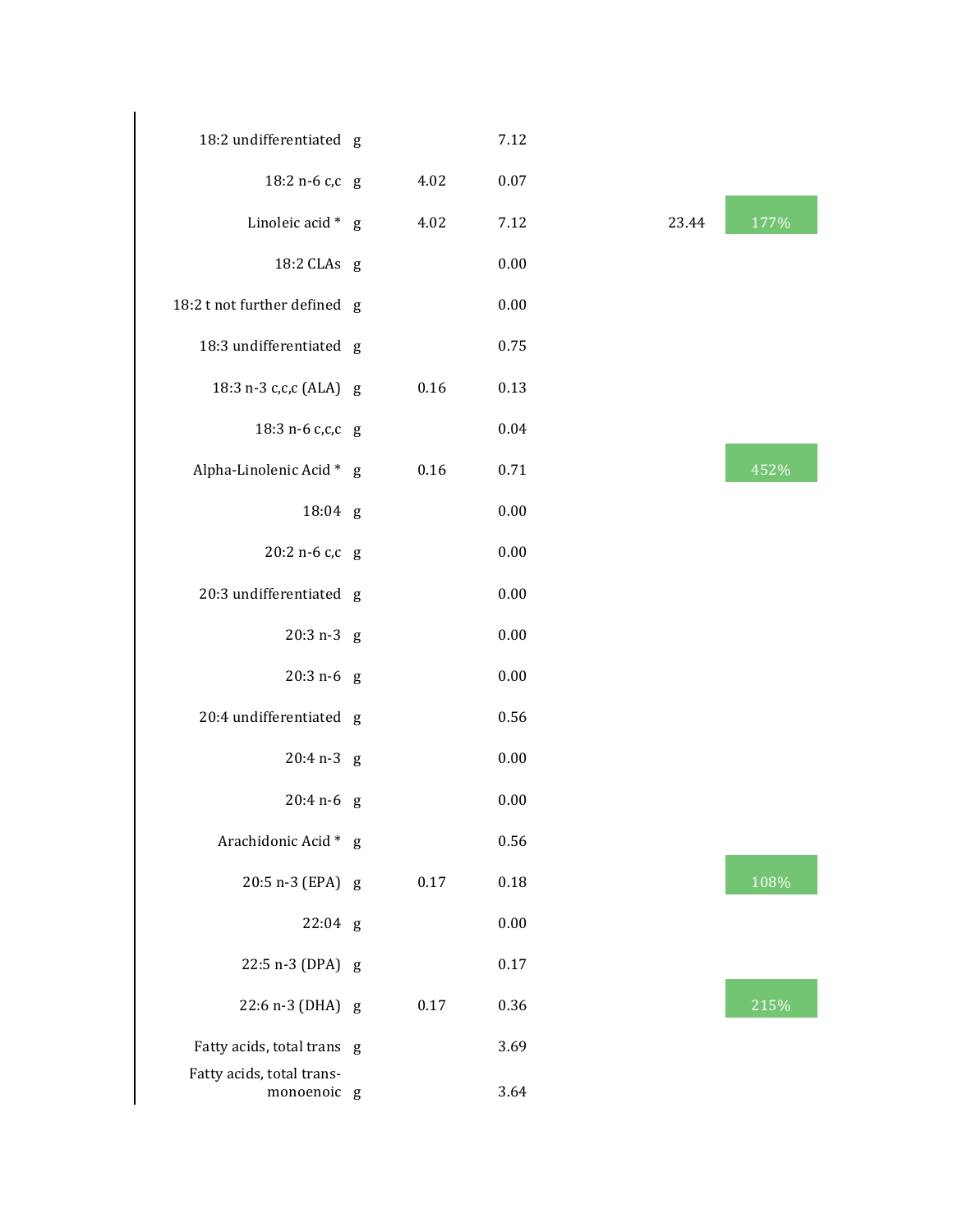| Cholesterol mg                |         | 648.52  |      |       |          |
|-------------------------------|---------|---------|------|-------|----------|
| EPA + DHA undifferentiated g  |         | 0.00    |      |       |          |
| EPA + DHA Total g             | 0.33    | 0.541   |      | 4.13  | 162%     |
| Omega 6: Omega 3              |         |         |      |       | 5.47     |
|                               |         |         |      |       |          |
| Carbohydrate, by difference g |         | 1.38    |      |       |          |
| Fiber, total dietary g        | $-1.88$ | 0.00    |      |       | #N/A     |
|                               |         |         |      |       |          |
| <b>Minerals</b>               |         |         |      |       |          |
| Calcium, Ca mg                | 1451.16 | 2500.57 |      |       | 172%     |
| Iron, Fe mg                   | 11.16   | 14.05   |      |       | 126%     |
| Magnesium, Mg mg              | 219.91  | 307.84  |      |       | 140%     |
| Phosphorus, P mg              | 1116.28 | 2148.93 |      |       | 193%     |
| Potassium, K mg               | 1562.79 | 2256.71 |      |       | 144%     |
| Sodium, Na mg                 | 292.46  | 582.27  |      |       | 199%     |
| Zinc, Zn mg                   | 22.33   | 39.54   |      |       | 177%     |
| Copper, Cu mg                 | 2.23    | 3.97    |      |       | 178%     |
| Manganese, Mn mg              | 1.79    | 3.27    |      |       | 183%     |
| Selenium, Se µg               | 131.72  | 161.50  |      |       | 123%     |
| Chloride, Cl mg               | 446.51  | 0.00    |      |       | 0%       |
| Iodine, I µg                  | 330.42  | 450.00  |      |       | 136%     |
| Ca:P                          |         |         | 1.00 | 1.40  | $1.2\,$  |
| Zn:Cu                         |         |         | 9.50 | 10.50 | $10.0\,$ |
|                               |         |         |      |       | 1.61     |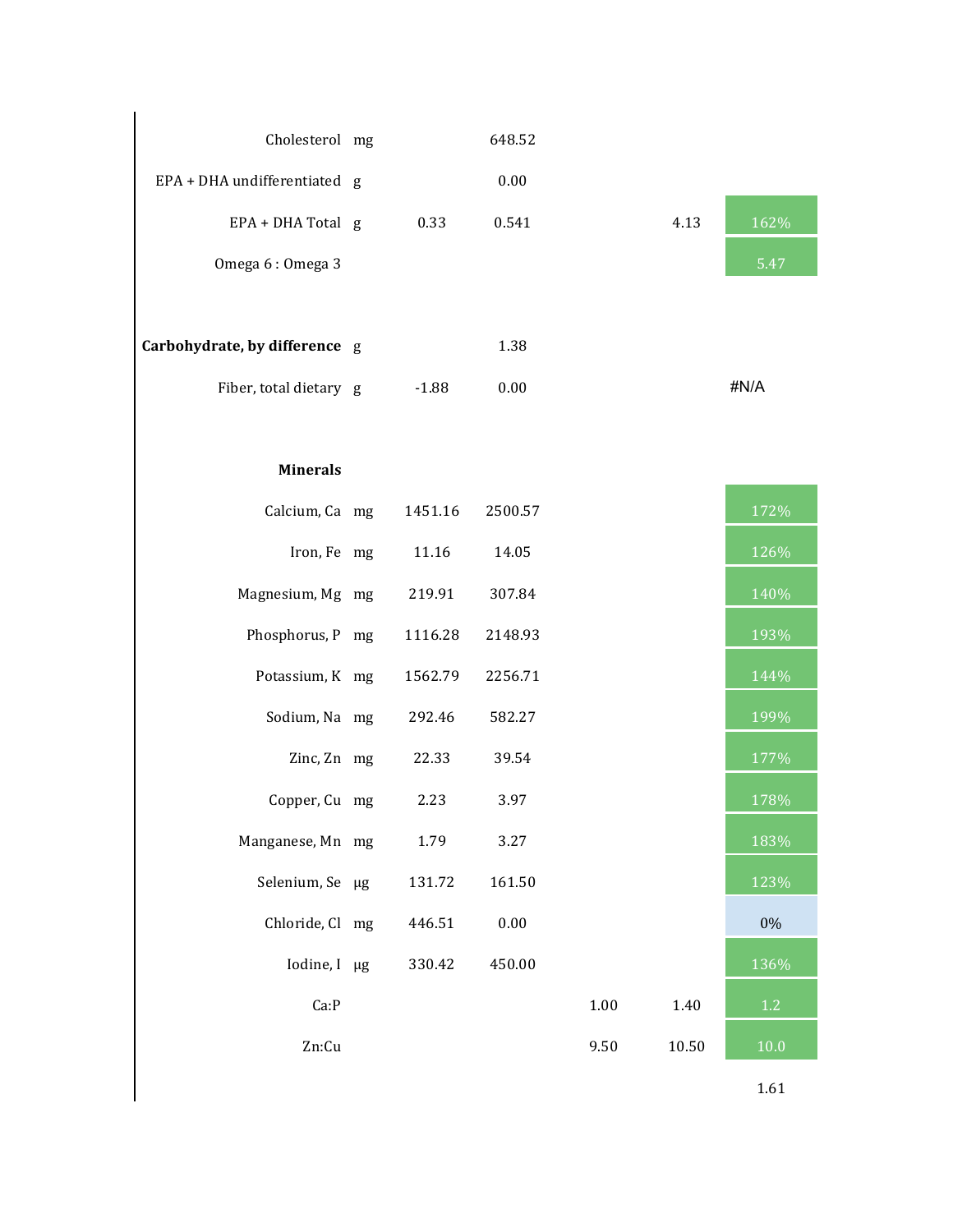## Vitamins

| Vitamin C, total ascorbic acid mg |        | 8.12    |          |      |
|-----------------------------------|--------|---------|----------|------|
| Thiamin mg                        | 0.83   | 1.04    |          | 126% |
| Riboflavin mg                     | 1.91   | 1.99    |          | 104% |
| Niacin mg                         | 6.36   | 18.15   |          | 285% |
| Pantothenic acid mg               | 5.47   | 6.71    |          | 123% |
| Vitamin B-6 mg                    | 0.55   | 1.53    |          | 280% |
| Folate, total µg                  | 99.35  | 167.43  |          | 169% |
| Choline, total mg                 | 625.11 | 201.78  |          | 32%  |
| Betaine mg                        |        | 18.10   |          |      |
| Vitamin B-12 µg                   | 12.84  | 30.09   |          | 234% |
| Retinol µg                        | 558.14 | 1355.84 | 23430.64 | 243% |
| Carotene, beta µg                 |        | 58.00   |          |      |
| Carotene, alpha µg                |        | 2.75    |          |      |
| Cryptoxanthin, beta µg            |        | 3.25    |          |      |
| Lycopene µg                       |        | 1.20    |          |      |
| Lutein + zeaxanthin $\mu$ g       |        | 0.00    |          |      |
| Vitamin E (alpha-tocopherol) mg   | 72.35  | 108.48  |          | 150% |
| Tocopherol, beta mg               |        | 0.00    |          |      |
| Tocopherol, gamma mg              |        | 0.02    |          |      |
| Tocopherol, delta mg              |        | 0.00    |          |      |
| Tocotrienol, alpha mg             |        | 0.00    |          |      |
| Tocotrienol, beta mg              |        | 0.00    |          |      |